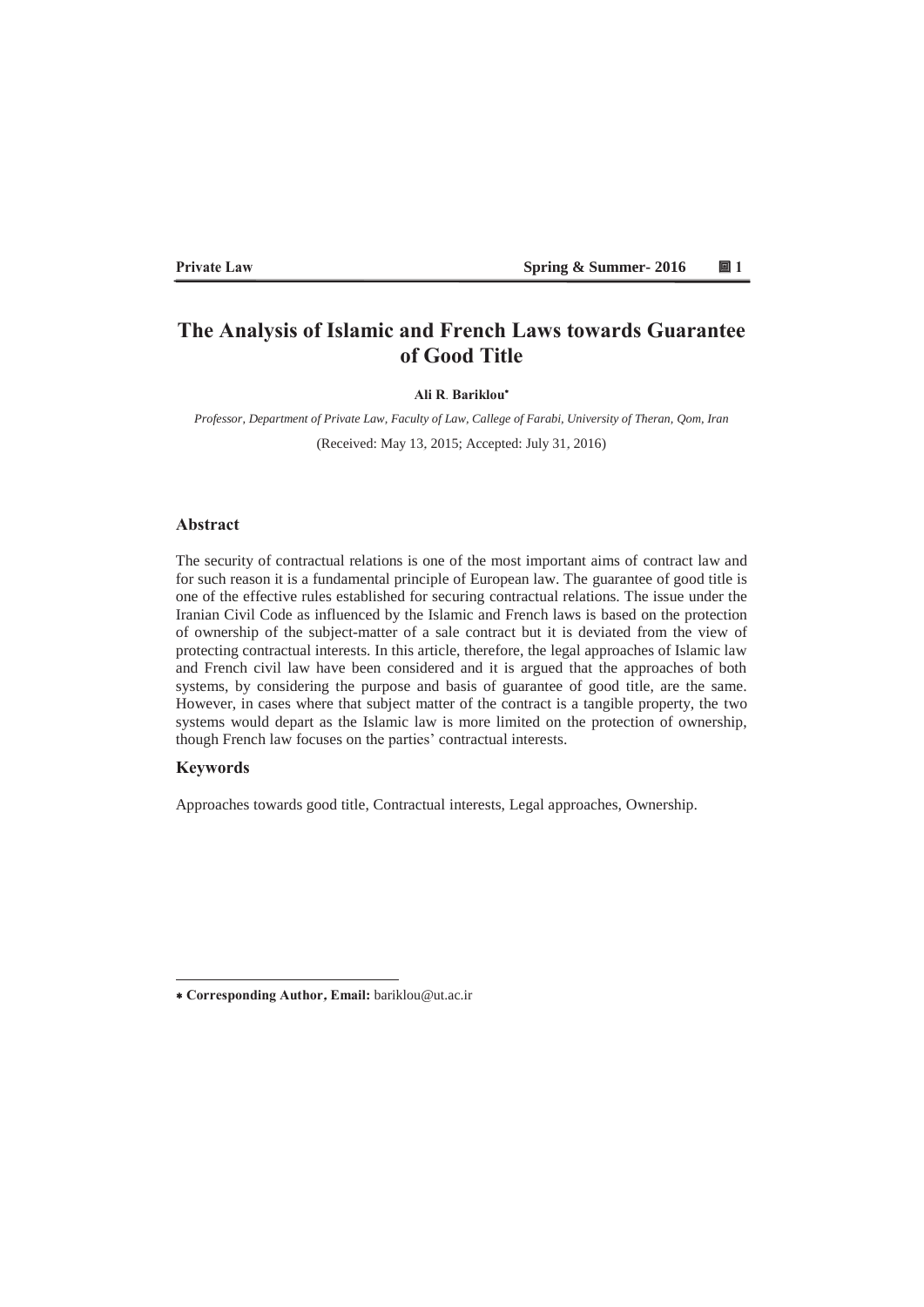#### **3ULYDE Example 2016 C I Spring & Summer- 2016 I I I I**

# An Analysis of Particular Aspects of Trademark License in **Sport**

Ebrahim Rahbari<sup>1\*</sup>, Hasan Lajmorak<sup>2</sup>

*1. Assistant Professor, Law Faculty at Shahid Beheshti University, Theran, Iran 2. M.A of Intellectual Property Law at Shahid Beheshti University, Theran, Iran* 

(Received: June 16, 2015; Accepted: July 31, 2016)

### **Abstract**

Todays, sport is regarded as a great business activity creating huge revenues for athletes, sport clubs and other relevant persons, though a large part of such revenues come from intellectual property rights and trademarks. By regarding fundamental principles and legal approaches taken by leading legal systems, this paper attempts to clarify the eminent role of license agreements on generation of revenues by analyzing particular aspects of such agreements. Moreover, this article will consider two more important issues in sport trademark licenses: marketing conflicts and conflicts between individual rights of athletes and collective rights of sports clubs and associations. Our research has notified the general and vague approach of Iranian laws and legal literature in respect of trademark licenses and a lack of minimum standards in legal aspects of sport law. The efficient problem-solving of such agreements in sport law and regulating trade aspects of sport licenses requires observing appropriate measures and solutions adopted in other legal systems.

## **Keywords**

Intellectual property law, License agreement, Sport market conflicts, Sport law, Sport trademark.

**<sup>\*</sup> Corresponding Author, Email:** rahbarionlaw@gmail.com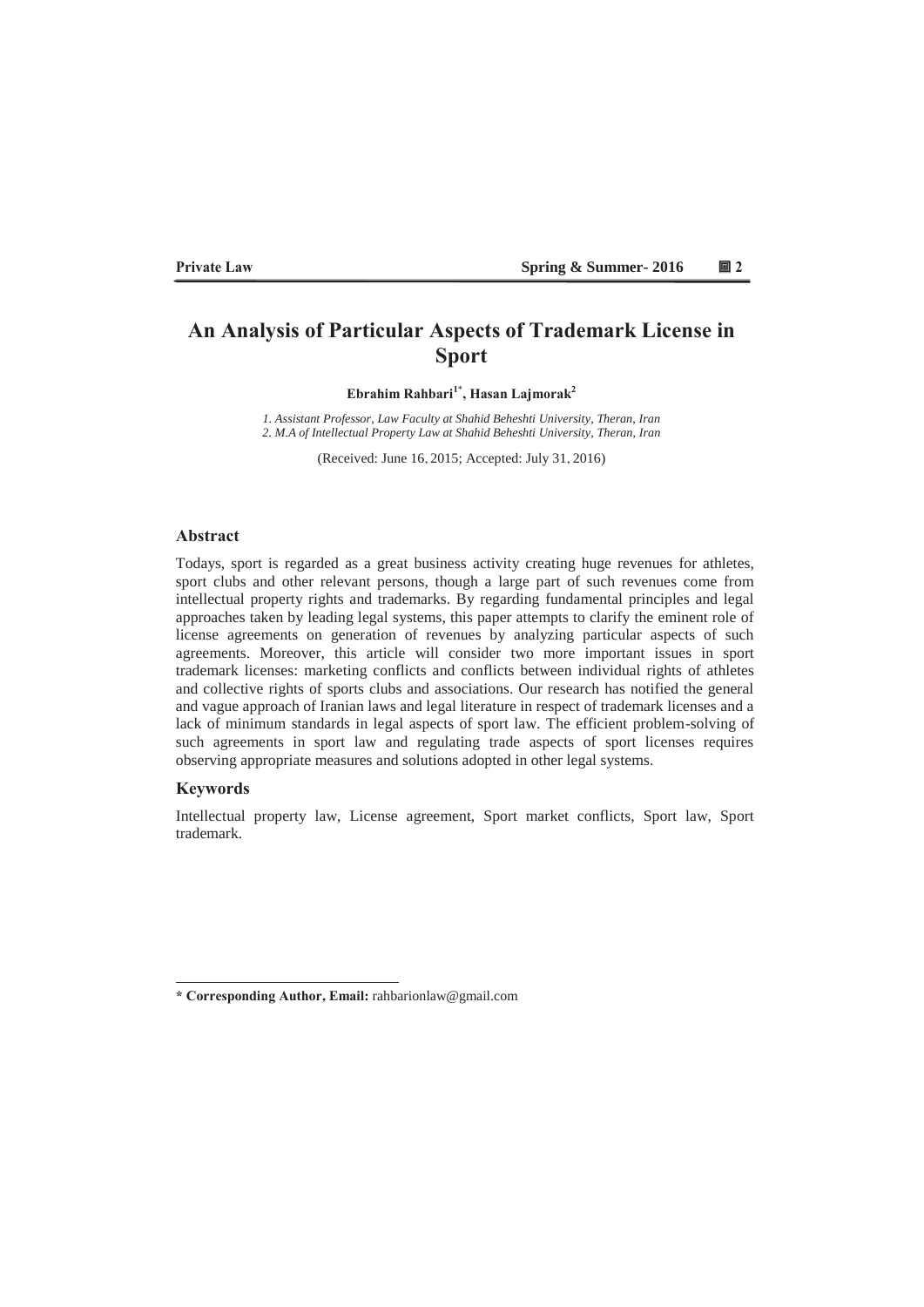#### **Private Law Spring & Summer- 2016** Spring & Summer- 2016

# The Effect of Changing Qualifications of Witness and **Discovery of His Disqualification Prior or After Judgment**

# **Mahdi Hasanzadeh**\*

*Associate Professor, Department of Private Law, Faculty of Law, University of Qom, Qom, Iran* 

(Received: December 27, 2015; Accepted: July 31, 2016)

# **Abstract**

In Islamic jurisprudence, extensive studies and discussions have been carried out about the effect of discovery that the witness has been disqualified at the time of giving evidence and also the effect of losing qualification after giving evidence before judgment based on such evidence, but their views are mainly different. The law, however, is silent about the issue and Article 234 of Civil Procedure Code is unclear. By this research, we conclude, by considering the Islamic jurisprudence, that discovery of disqualification of witness could be a basis for reversal of judgment in each case.

# **Keywords**

Evidence, Qualification of witness, Reversal of judgment, Witness.

**(PDLO**m.hasanzadeh@qom.ac.ir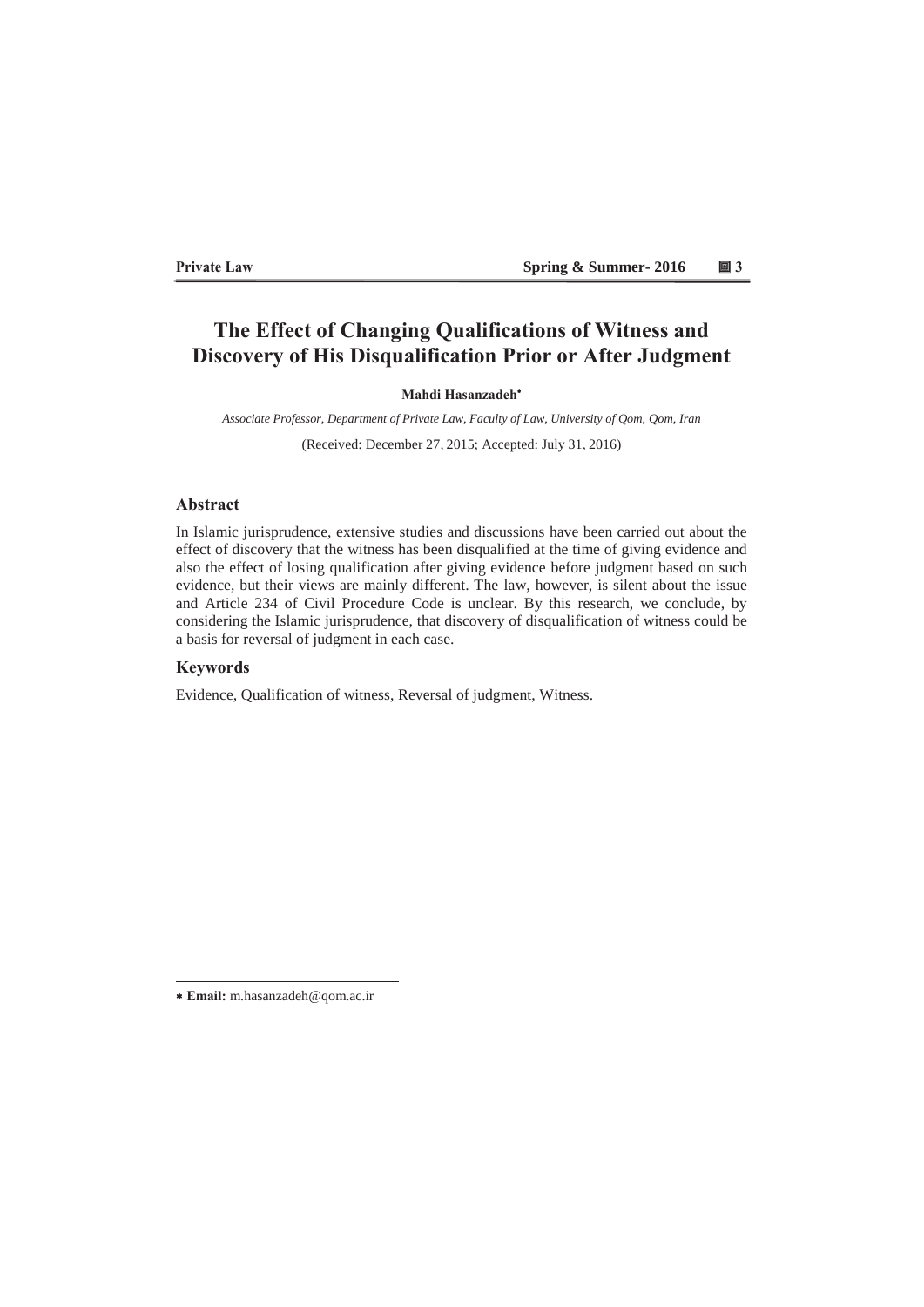#### **3ULYDE External Private Law** Spring & Summer- 2016 14

# Copyright Infringement through the Uses of Satire from **2Where Literary and Artistic Works**

#### **Zahra Shakeri\***

*Assistant Professor, Faculty of Law & Political Science (Institute of Comparative Law), University of Tehran, Tehran, Iran* 

(Received: September 5, 2015; Accepted: July 31, 2016)

### **Abstract**

Some satire works is based on the fun and humor with the work of others that have already been created. Since it would lead to repudiation changing their work, it is an example of copyright infringement. In accordance with Article 6 bis of Berne Convention, the author shall have the right to object to any distortion, mutilation or other modification of, or other derogatory action in relation to, the said work, which would be prejudicial to his honor or reputation. Also, the reproduction without permission of the author is not allowed (Article 9(1) of the Convention). According to the descriptive-analytical method, this paper attempts to examine this challenge and suggests possible solutions for overcoming such legal problem. In general, the satire works of independent identity not intended to damage or mockery the first author and not undermine the market could be regarded as noninfringement.

# **Keywords**

Economic rights, Infringement of copyright, Moral rights, Satire works.

**(PDLO** zshakeri@ut.ac.ir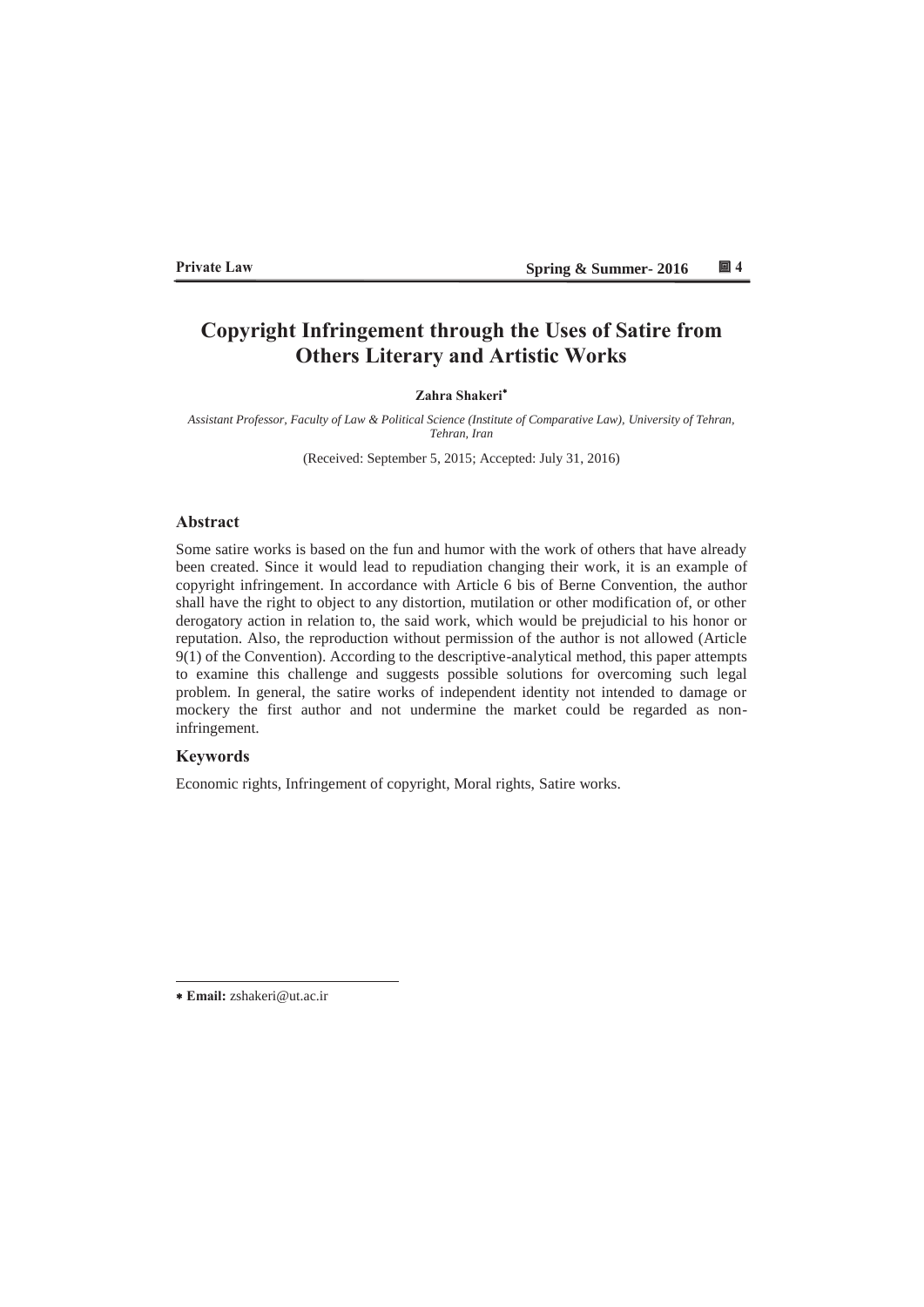#### **3ULYDWH/DZ Spring & Summer- 2016**

# **Interoperability of Computer Programs and Its Legal Effects**

Abdollah Rajabi<sup>1\*</sup>, Seyed Hossein Hosseini<sup>2</sup>

*1. Assistant Professor, Private Law Department, University of Tehran, Tehran, Iran 2. M.A. Student in Intellectual Property Rights, University of Tehran, Tehran, Iran*

(Received: June 18, 2015; Accepted: July 31, 2016)

### **Abstract**

Among the most important issues in the software industry is the interoperability of computer programs that encompasses a numerous legal and economic results. Advocating interoperable creation leads to software development, whereas a sheer and full support shall contravene the rights of the original program authors. Therefore, in order to protect the rights of the original program authors and to prevent the exclusive right of the first authors, legal systems have adopted the idea-expression solution, according to which the expression of an idea is protected under intellectual property law and not protect ideas themselves. In the Iranian law, the regulations provide protection of the rights of software producers but fail to cover all aspects of this significant issue. However, there are basic rules about competition law in the Law of Implementing the General Policies of Article 44 of the Constitution which has shed some light on the subject.

### **Keywords**

Competition law, Computer program, Intellectual property, Interface, Interoperability.

**&RUUHVSRQGLQJ\$XWKRU, (PDLO** Rajabya@ut.ac.ir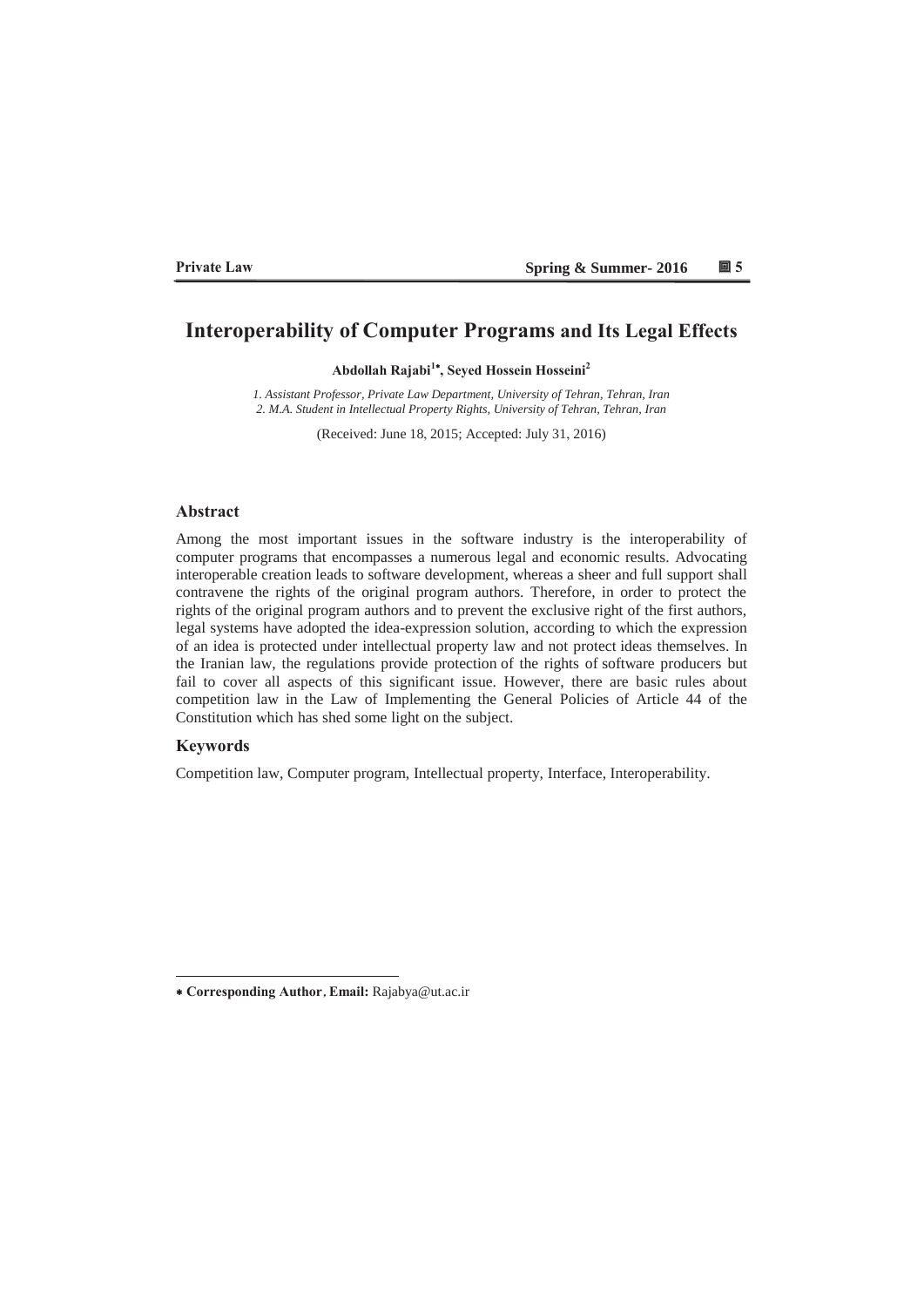#### **3ULYDE EXECUTE: 3ULYDE EXECUTE: 3ULYDE EXECUTE: 3ULYDE EXECUTE: 3ULYDE EXECUTE: 3ULYDE EXECUTE: 3ULYDE EXECUTE: 3ULYDE EXECUTE: 3ULYDE EXECUTE: 3ULYDE EXECUTE: 3ULYDE EXECUTE: 3ULYDE EXECUTE: 3ULYD**

# **The Concept and Requirements of Creation of a Joint** Literary and Artistic Work in Iranian and US Laws

Elnaz Nahavandi<sup>1</sup>, Saeed Mohseni<sup>2\*</sup>, Sayed Mohammad M. Qabuli Dorafshan<sup>2</sup>

*1. M.A. Law, Department of Law, Ferdowsi University of Mashhad, Mashhad, Iran 2. Associate Professor, Department of Law, Ferdowsi University of Mashhad, Mashhad, Iran* 

(Received: April 3, 2015; Accepted: July 31, 2016)

### **Abstract**

Joint literary and artistic works prepared by two or more authors have attained an importance todays, particularly in academic realm. One of the issues related to these works is the problem of identifying the concept and requirements of the joint works in different legal systems. In this research is based on a comparative study between Iranian and US laws. Under the Iranian law, the joint work simply refers to works that contains inseparable parts done by various authors. But in the US legal system, a joint work may take place even if the authors produce spate but interdependent parts. However, in both legal systems, the authors should have an intention to participate in making the work jointly at the time of its creation. In US law, the intention of being a co-author is also needed.

# **Keywords**

Co-authors, Copyright, Intellectual property, Joint work.

<sup>\*</sup> Corresponding Author, Email: s-mohseni@um.ac.ir